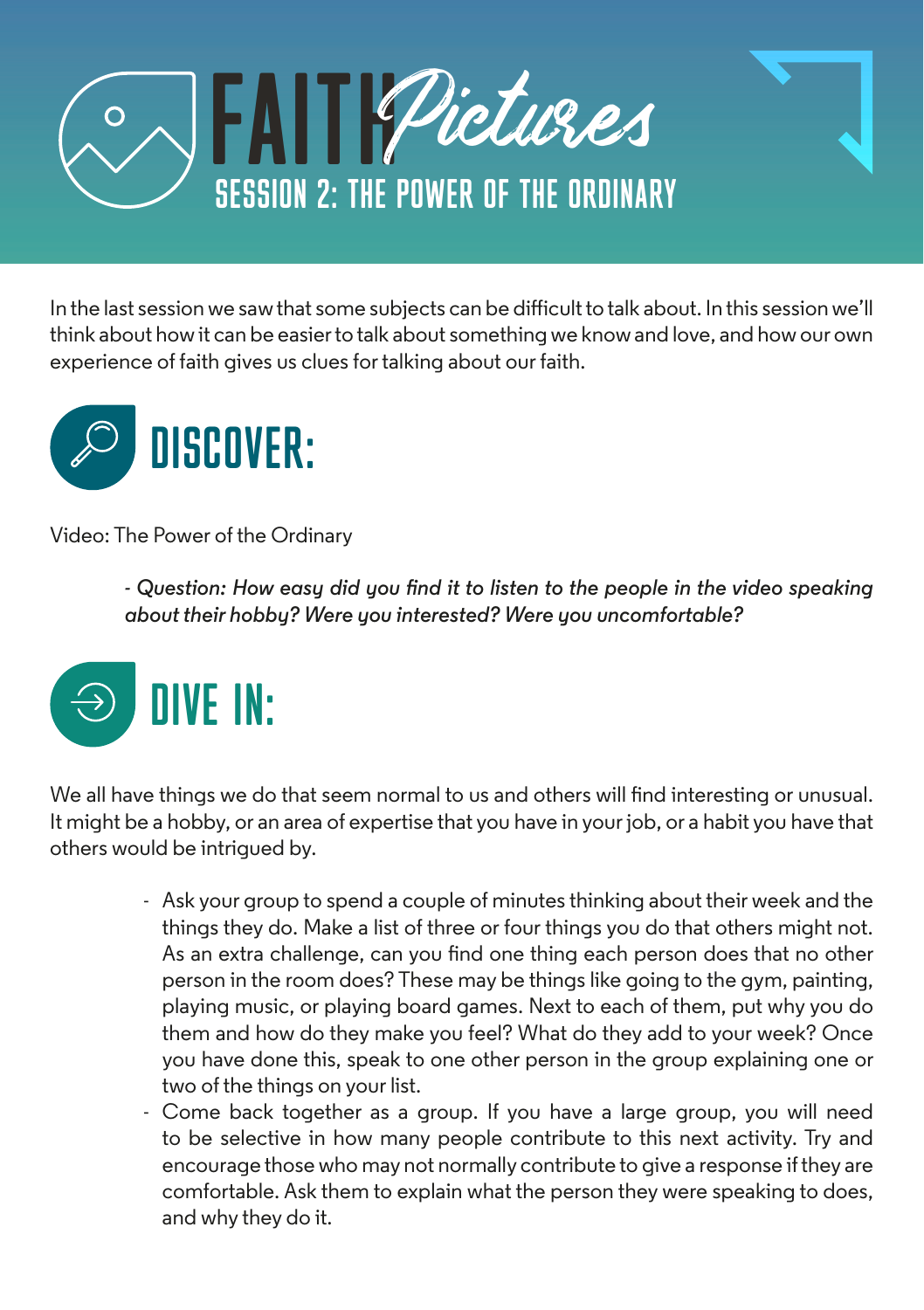- As a follow-up for everyone, ask them how they felt explaining what they did to someone else. You may get a range of answers, from people feeling comfortable and natural, to people feeling incredibly uncomfortable sharing anything about themselves. Acknowledge that there isn't one of these that is right or wrong; we all have our preferences.

In the last session we saw that some subjects can be difficult to talk about. In this session we'll think about how it can be easier to talk about something we know and love, and how our own experience of faith gives us clues for talking about our faith. For each of us, we need to reflect on and think about our own journey of faith before we can share it with others. We will do this in-depth next week, but before that it would be good to start reflecting on what it is about God that has been important to you at different stages of your life. Have the list of words below either printed out, or written on pieces of paper, preferably more than one copy. Read out the words below, and ask everyone to pick one or two words that have been particularly meaningful to them:

- Mercy
- Forgiveness
- $\cdot$  Love
- Compassion
- Creativity
- Justice
- Strenath
- Power
- Majesty
- Humanity

How we think of God may shape how we think about sharing our faith; if we primarily think of God as powerful, we may approach it in a different way to if we think of God primarily as forgiving. **Looking at the words you have chosen, what is the impression of God that emerges?**



As a way of grounding your idea of your own faith journey, it would be good to connect your ideas about what God is like to a person of the Trinity. All persons of the Trinity are important and significant, but we might relate to a particular person at particular times in our life.

- The Father bring order out of chaos through creativity.
- The Son brings love and forgiveness through pain and struggle.
- The Spirit brings passion for change through opening our eyes to God's tomorrow.

Can you think of ways that relating to the Father, the Son or the Holy Spirit might be more helpful in thinking about sharing your faith than just talking about God?

*• God can feel like an impersonal force or abstract concept. When we speak about the Trinity it can ground us in thinking about certain characteristics.*